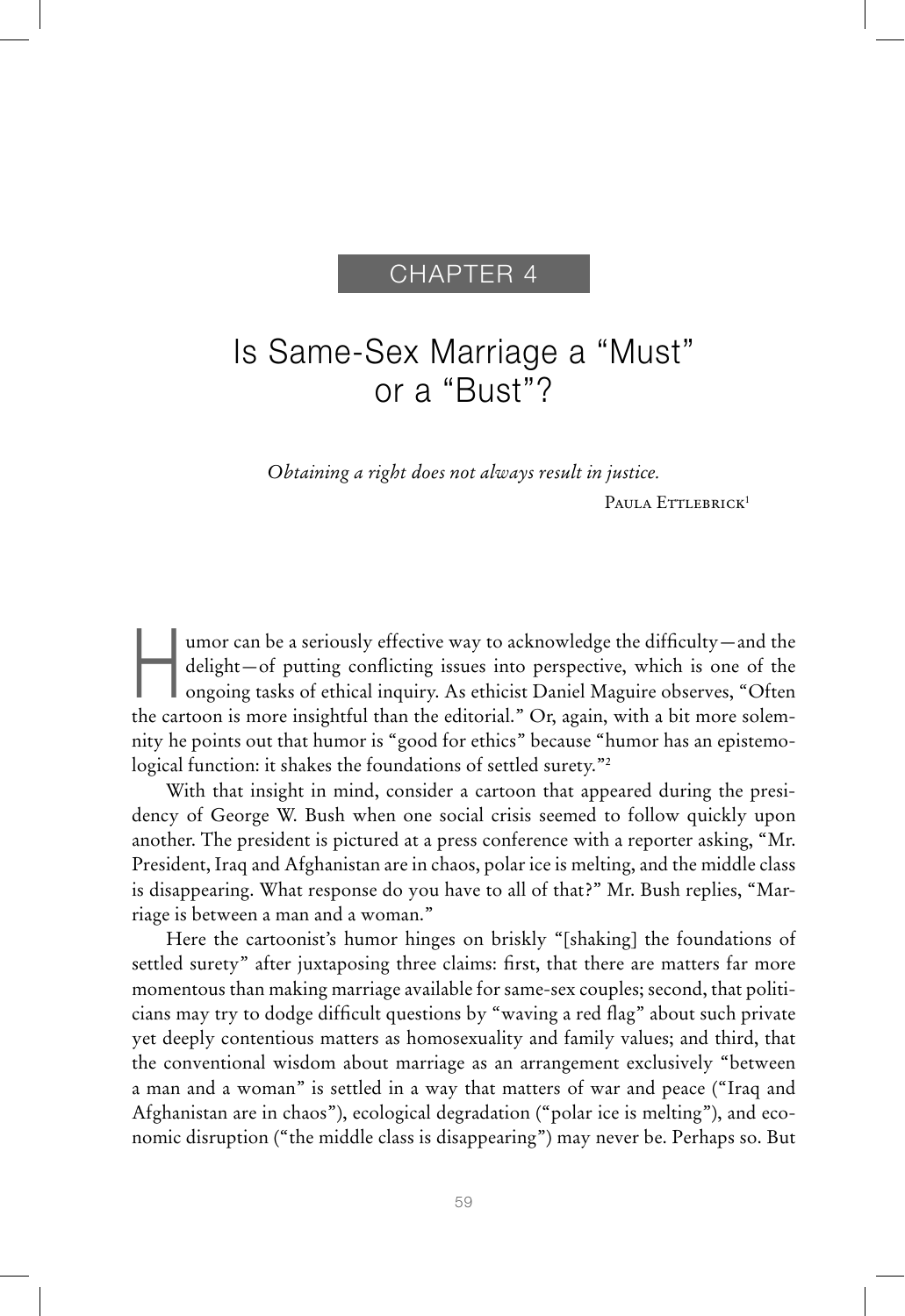doesn't this cartoon's punch line work because it suggests a more jarring reality? Even supposedly fixed verities about marriage and family are no longer quite so private, fixed, and unassailable. In fact, marriage, a personal relationship as well as a political institution, is both politically significant and culturally contested. Moreover, the outcome of the current marriage debate is far from certain. Therefore, ethical inquiry is needed not only about peacemaking, ecology, and economic policy, but also about the future of marriage and the eligibility of same-sex couples to participate in that civil and religious activity. What does it mean, then, to put same-sex marriage in proper perspective?

## ■ A sampling of discordant perspectives about same-sex marriage

Even a quick sampling indicates that multiple voices are in contention about this marriage question. One voice is that of marriage traditionalists. When Tony Perkins of the Family Research Council was asked during the 2008 presidential election campaign about California's ballot measure to restrict civil marriage to heterosexual couples only, he remarked, "[Proposition 8] is the most important thing nationally on the ballot. We have survived bad presidents. But many, many are convinced we will not survive [a] redefinition of marriage."3 Glenn Stanton at Focus on the Family has argued similarly: "[So-called] same-sex 'marriage,'" he asserts, "is being forced upon us by a small, but elite, group of individuals dressed in black robes—judges who say that thousands of years of human history have simply been wrong. That is a very arrogant notion that will bring great harm to our culture." "God bestowed [marriage] upon mankind [*sic*], and we tamper with it at our own peril." "Redefining marriage in this way [is] the first step toward abolishing marriage and the family altogether."4 Why so? Because marriage equality, Stanton argues, erases gender differences. If men can marry other men and women other women, "gender would become nothing," he conjectures, "[even though] real, deep, and necessary differences exist between the sexes. [Same-sex marriage] rests on a 'Mister Potato Head Theory' of gender difference (same core, just interchangeable body parts). [However,] if real differences exist, then men would need women, and women would need men" in order for each person to find his or her "other half" and thereby be completed.<sup>5</sup> For marriage traditionalists, same-sex marriage is a "bust."

A second voice is that of marriage advocates. The United Church of Christ in 2005 became the first mainline Christian denomination to support same-sex marriage by affirming "equal marriage rights for couples regardless of gender." Marriage exclusion, this liberal denomination has noted, is a form of discrimination that violates the principle of equal protection under the law. However, this church's stance in favor of marriage equality is rooted more fundamentally in theological and biblical affirmations. "The message of the Gospel," the UCC resolution reads, "is the lens through which the whole of scripture is to be interpreted," and it is a message that "always bends toward inclusion."6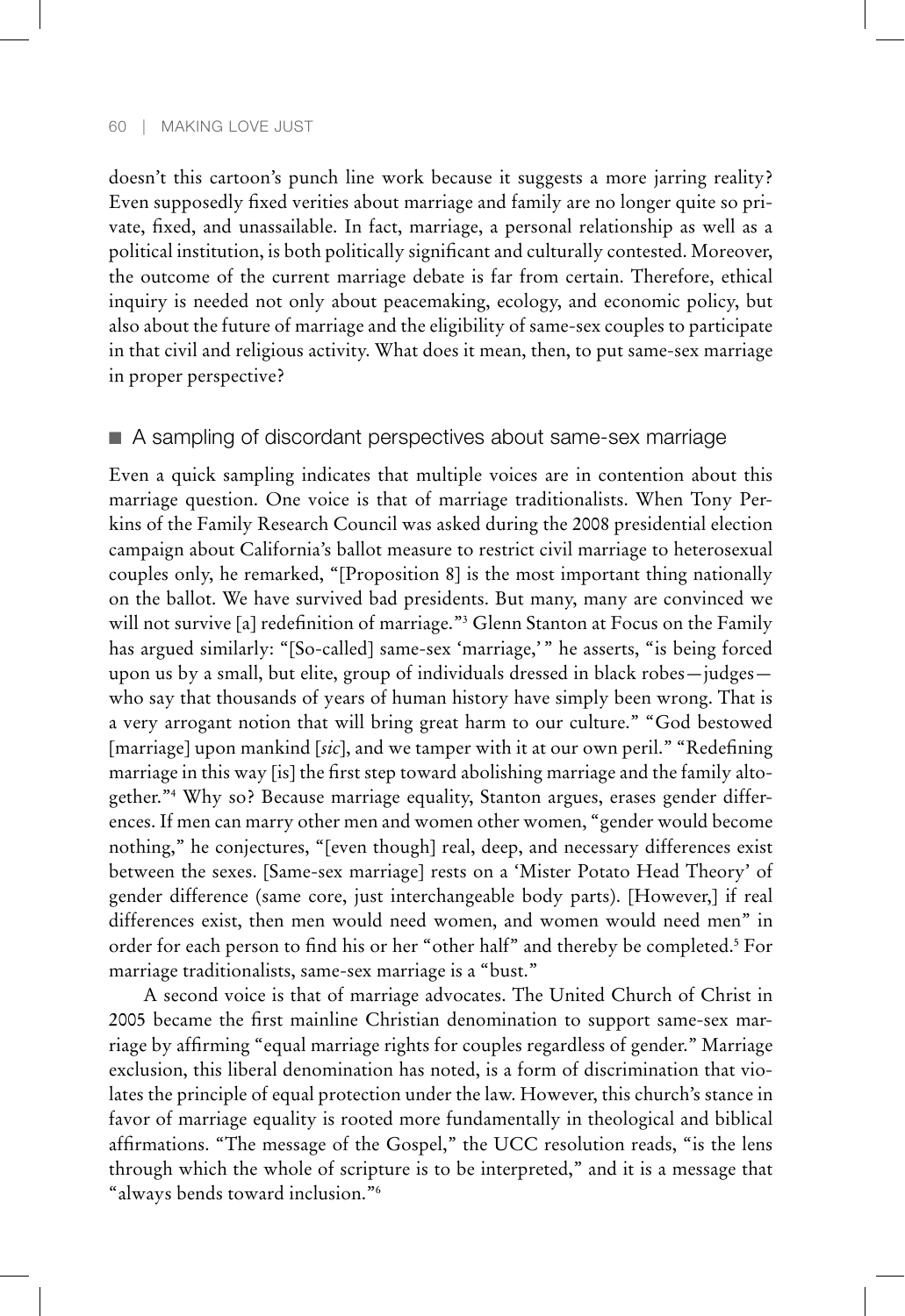Social critic Andrew Sullivan, another marriage advocate, has written, "This debate is ultimately about more than marriage and more than homosexuality. As an argument it is a crucible for the future shape of democratic liberalism."7 "Including homosexuals within marriage, after all, would be a means of conferring the highest form of social approval imaginable."8 Again, Sullivan writes, "Gay marriage is not a radical step; it is a profoundly humanizing, traditionalizing step. It is the first step in any resolution of the homosexual question—more important than any other institution, since it is the most central institution to the nature of the problem. . . . If nothing else were done at all, and gay marriage were legalized, ninety percent of the political work necessary to achieve gay and lesbian equality would have been achieved. It is ultimately the only reform that truly matters."9 For marriage advocates, same-sex marriage is a "must."

A third voice is that of marriage critics. Historian John D'Emilio argues in an article titled "The Marriage Fight Is Setting Us Back" that "the campaign for samesex marriage has been an unmitigated disaster. The battle to win marriage equality through the courts," he writes, "has done something that no other campaign or issue in our movement has done: it has created a vast body of *new* antigay law. Alas for us, as the anthropologist Gayle Rubin has so cogently observed, 'Sex laws are notoriously easy to pass. . . . Once they are on the books, they are extremely difficult to dislodge.' " Moreover, D'Emilio argues, "as a movement" haven't we been "pushing to further de-center and de-institutionalize marriage? Once upon a time we did."10

Jewish feminist theologian Judith Plaskow and her partner Martha Ackelsberg agree. "We love each other," they write in the *Journal of Feminist Studies in Religion*, "and we've been in a committed relationship for nearly twenty years. We are residents of Massachusetts. But we're not getting married." Why not? Because, they explain, "focusing on the right to marry perpetuates the idea that [social and economic] rights ought to be linked to marriage. Were we to marry, we would be contributing to the perpetuation of a norm of coupledness in our society. The norm marginalizes those who are single, single parents, widowed, divorced, or otherwise living in nontraditional constellations." They question the wisdom of reinforcing "the centrality of marriage to the social order."11 For them and other marriage critics, the problem is not, as Focus on the Family insists, the cultural devaluation of marriage, but rather its *overvaluation* as a privileged marker of social status and as the exclusive conduit for allocating a range of social and economic benefits from health care to inheritance rights. Similarly, Catholic feminist theologian Mary Hunt argues, "I remain of mixed mind, not to mention mixed emotion, on the question. I seek relational justice for all rather than legal remedy for a few. . . . Although I support enthusiastically the right of same-sex couples to marry, I am not persuaded that it will inevitably lead to greater relational justice, a feminist goal."12 Ironically, for marriage critics as for marriage traditionalists, same-sex marriage is a "bust."

Despite their differences, where both marriage advocates and marriage critics agree is that if different-sex couples have the freedom to marry, then same-sex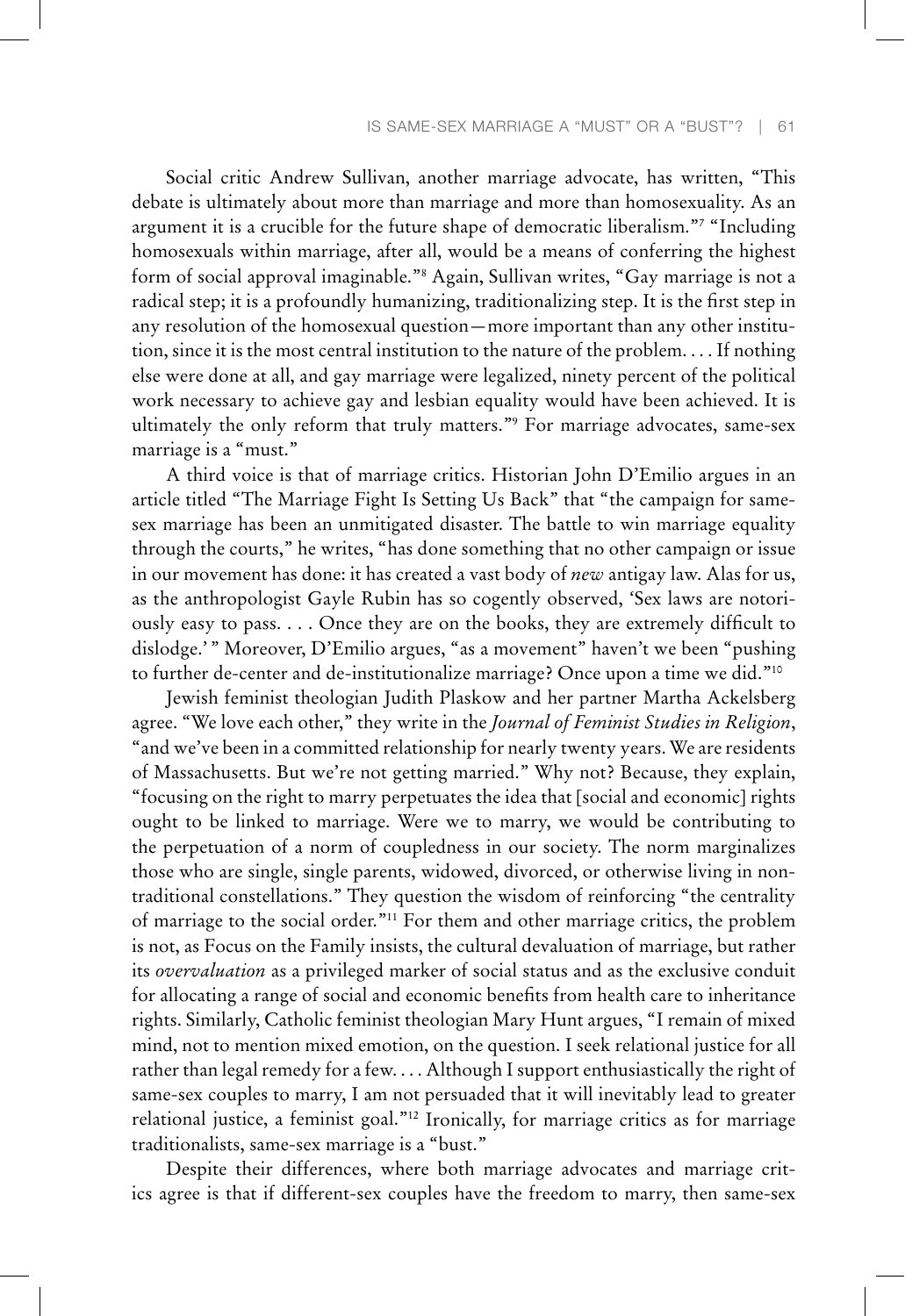couples should be afforded that same freedom as a simple matter of justice. Because marriage advocates and marriage critics within the LBGTQ movement also agree that homosexual love and heterosexual love are no different in moral substance ("love is love"), they insist that justice as fairness requires "treating like cases alike." However, justice is rarely simple or easily accomplished. Therefore, a two-pronged approach to marriage is called for. First of all, it is necessary to mount a compelling and principled defense of the freedom to marry for same-sex couples, but it is also then necessary to clarify how limiting justice to the acquisition of equal rights is terribly problematic insofar as other compelling requirements of justice are downplayed or ignored, including the reordering of social power and the debunking of the reigning cultural ideology, including religious claims, that legitimates sexual and other social hierarchies.

■ Why constructing a Christian defense of marriage equality must begin with repentance

At the outset of constructing a Christian defense of marriage equality, it is wise to remember that historically many Christians have been on the wrong side of previous marriage controversies. At various moments in United States history, a Christian majority has refused to allow slaves to marry, affirmed women's status as property of their husbands, questioned the need for laws against marital rape, and as recently as the late 1960s opposed legalizing interracial marriage. Additionally, for centuries Christian theologians promoted marriage as a patriarchal ownership arrangement and touted this model as ethical, even sacramental. Therefore, it would be wise to begin not by making grand theological pronouncements, but by listening to those with fresh insights about these matters, especially gay, lesbian, bisexual, and transgender persons who have gained moral wisdom about intimate matters by managing against the odds to love well, sustain partnerships and families, and build community within often hostile social and religious environments.

In considering whether the civil right and religious freedom to marry should be extended to same-sex couples, I start with several assumptions. First, marriage is a changing, ever-evolving institution with a history, some of which has been oppressive. Second, not only is marriage changing, but it should change in order to be in better alignment with the best of civic and religious values. Because social change aims at reordering distorted social relations and strengthening community, such transformation is often precipitated by a shift in moral perception and deepening recognition of the humanity of those marginalized as Other. Coming to respect the personhood of the "culturally despised" requires honoring and protecting their human rights, including their freedom to enter into intimate association and marry. Third, how we answer the question of whether to support or oppose the freedom to marry for same-sex couples depends on the interpretive framework utilized for moral and theological discernment.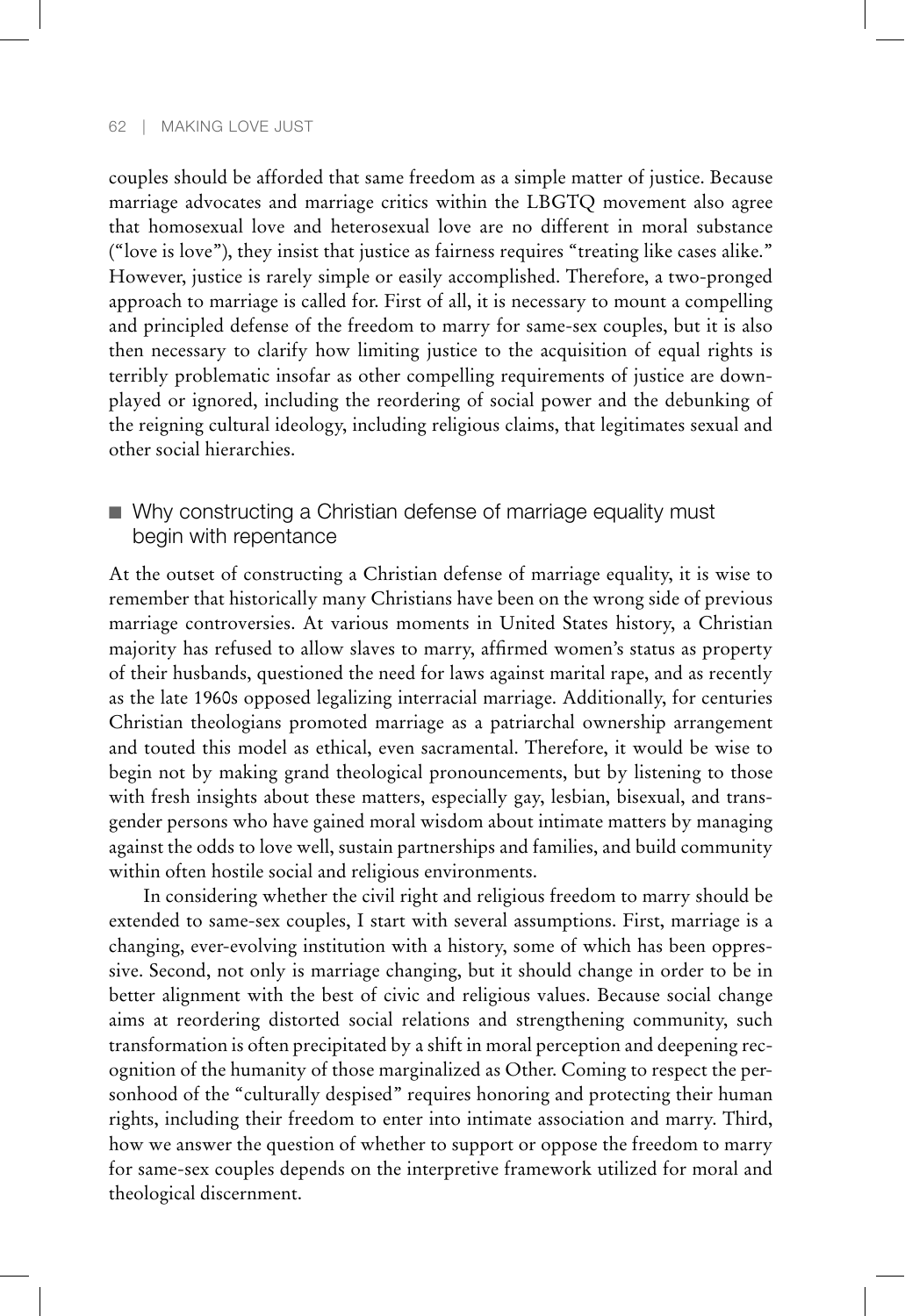My constructive proposal is to use a justice lens in order to gain perspective about these matters and then to pursue a twofold agenda: first, to correct injustice, in this instance the oppression—the stigmatizing and devaluing—of gay, lesbian, bisexual, and transgender persons, including the denial of their full civil and human rights and, second, to promote the conditions so that all people, gay and nongay alike, can flourish not only in terms of meeting basic needs, but also in terms of exercising basic human capacities, including entering into and sustaining intimate affiliation with a significant other as a life partner and next of kin.

In contrast to definitions of marriage that emphasize both gender difference ("marriage is between one man and one woman") and gender hierarchy ("marriage requires male headship"), I define marriage as the covenanted or vowed union of two persons as committed life partners. In a similar way, Catholic theologian Daniel Maguire speaks of marriage as "the highest form of interpersonal commitment and friendship achievable between sexually attracted persons."13 Two men or two women fit this definition, as do a man and a woman. Moreover, the goods of marriage as traditionally defined are companionship, mutual trust and fidelity, economic sharing, and the nurturing of children, and these values are central concerns not only for different-sex couples, but also for same-sex couples, many of whom are currently parenting children and caring for elderly and other dependent family members. For these reasons, philosopher Richard Mohr suggests that we focus on marriage as a "lived moral reality," defined as "intimacy given substance in the medium of everyday life, the day-to-day." Because gay and lesbian couples are already "doing the work of marriage" and, in fact, are living together and acting *as if* married, it is only a rather small step to grant these committed partnerships legal standing and protection that would benefit them as well as society.14

Beyond the re-imaging of marriage as an intimate partnership between coequals, the other cultural shift that makes same-sex marriage imaginable is the deep rethinking of sexuality and sexual ethics now under way within Christianity and other religious traditions. Sexuality, the capacity for physical, emotional, and spiritual connection and communion with one another, is a defining characteristic of human beings. Because the human need to love and care for one another in intimate relationship is constitutive of personhood, the freedom of intimate association between adult peers merits moral respect, as well as the community's protection. As legal scholar Carlos Ball argues, "Lesbians and gay men, like everyone else, pursue and express their humanity, in part, through their intimate relationships, including sexual ones. . . . If we morally strip lesbians and gay men of their same-gender sexuality, and thus deny that they have needs and capabilities for meaningful physical and emotional intimacy along with everyone else, we fail to recognize them as human beings."15 The *morally relevant* point here is the shared human need and capacity for physical and emotional intimacy, which for many is most fully expressed in a sexually intimate relationship. The *morally irrelevant* point about intimate relations, marriage included, is the gender of the partners. As Ball concludes, those in the cultural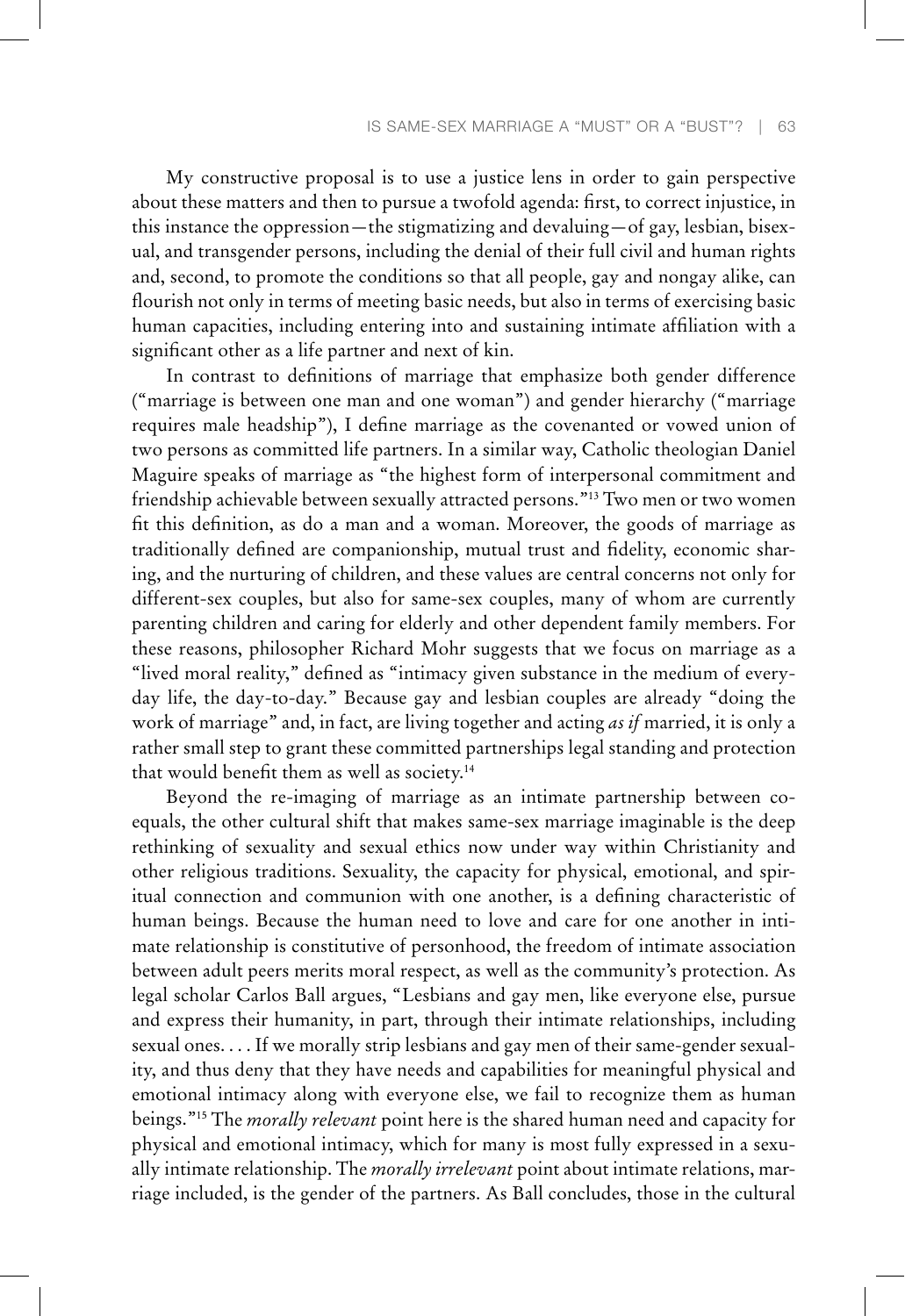majority who increasingly support gay rights do so "because they are seeing enough of themselves reflected in the homosexual 'other'—not, of course, in the more superficial sense of being attracted to someone of one's own gender, but in the deeper sense that the attraction (whatever its object) is driven by common needs, capabilities, and vulnerabilities that we share . . . as human beings."16 Being gay is not only one way of being human; it is also a good, complete, and fully normal way of living and loving humanly.

Rethinking marriage and sexual ethics also requires challenging heterosexual exclusivism, the pernicious notion that the only acceptable sexual expression is heterosexual, marital, and procreative. In contrast, a revised ethical paradigm recognizes a diversity of human sexualities, that sexual orientation is morally neutral, and that the ethical focus belongs not on identity but on conduct and the character of the persons-in-relation. The truth of the matter is that same-sex love and intimate relationships are morally comparable to heterosexual love and intimate relationships with all their strengths, flaws, struggles, and hopes. That is something many clergy, myself included, have witnessed in performing covenant ceremonies for same-sex couples. Granted, two men or two women exchanging vows may look different from a heterosexual couple getting married, but they are engaged in the identical practice of making promises, seeking the support of their community, and receiving a blessing.

E Legal recognition affirms the dignity of same-sex couples and their full humanity

In its November 2003 *Goodridge v. Department of Public Health* decision, the Massachusetts Supreme Judicial Court ruled to end that state's marriage exclusion and grant same-sex couples the freedom to marry civilly. The law should affirm the dignity and equality of all persons, the Court said, and forbids the creation of secondclass citizens. This ruling reflects the understanding that marriage is both a mark of first-class citizenship and a basic human right, so precious that even incarcerated inmates on death row have a constitutionally protected right to marry. Moreover, the Massachusetts court argued that a marriage ban "works a deep and scarring hardship" on same-sex couples "for no rational reason." Therefore, for the purposes of law, the court defined marriage as "the voluntary union of two persons as spouses, to the exclusion of all others."

The Goodridge decision marks a change in the history of marriage, but as the court observed, marriage equality for same-sex couples "does not disturb the fundamental value of marriage in our society." In this regard, the recognition of samesex marriages as legally valid is a conservative move, part of the ongoing effort to guarantee basic rights and freedoms for all citizens in a pluralistic society in which some families are formed by same-sex couples. Broadening access to marriage rights,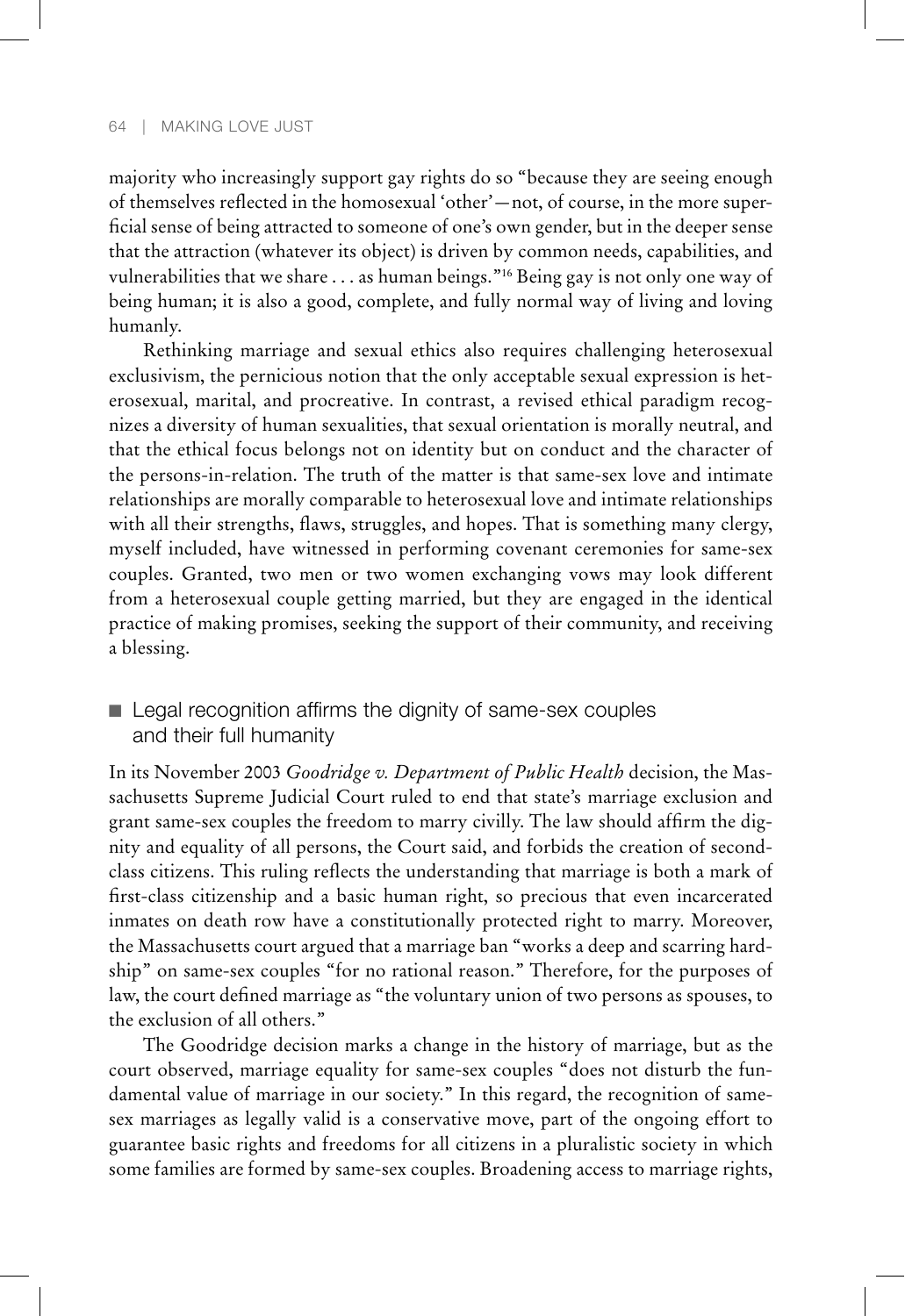benefits, and responsibilities is, above all, a means to acknowledge the humanity of gay persons. When the Vermont Supreme Court in late 1999 declared that the state's ban against same-sex marriage was unconstitutional, it went out of its way to make a remarkable public confession: "The past provides many instances where the law refused to see a human being when it should have." In recognizing that gay people also love, form families, and would benefit from the protections and entitlements that civil marriage provides, the court concluded, "When all is said and done, [this is] a recognition of our common humanity."17

October 1, 2008, marked the sixtieth anniversary of the *Perez v. Sharp* decision, another landmark legal case in which the California Supreme Court in a 4 to 3 decision became the first court in the United States to strike down race restrictions on marriage. That courageous Court affirmed that the freedom to marry is a precious freedom that belongs not only to white people, but also to persons of color and, specifically, to interracial couples with the audacity to cross the color line for the sake of love. "The essence of the right to marry," the Court said in 1948, "is the right to join in marriage with the person of one's choice." Sixty years later the California Court cited *Perez* in its own courageous ruling that cleared the way for gay men and lesbian women to "join in marriage with the person of [their] own choosing."18

Some Christians, and here Robert Knight at the Family Research Council comes to mind, insist that there is no real discrimination in the United States preventing gay men and lesbians from marrying—as long as gay men marry women and lesbian women marry men! However, as the California Court recognized sixty years ago, any person seeking a state license to marry the "wrong" kind of person—whether interracial couples then or same-sex couples today—would soon find "himself [*sic*] barred by law from marrying the person of his choice and [yet] that person may be to him irreplaceable. Human beings are bereft of worth and dignity by a doctrine that would make them as interchangeable as trains." As legal scholar Evan Wolfson points out, "The courageous California Supreme Court decision in *Perez* marked the beginning of the end of race discrimination in marriage, much as the November 2003 decision of the Massachusetts high court [has marked] the beginning of the end of sex discrimination in marriage."<sup>19</sup>

For religionists, this affirmation of the full humanity of LBGTQ persons and advocacy for securing their human rights, including the freedom to marry, establishes a noticeable dividing line. On one side stand those who would divide the human community according to sexual orientation and grant heterosexuality special status and privilege. On the other side are those who recognize that "the desire for a significant other with whom we are uniquely conjoined is not a heterosexual but a basic human desire."20 This does not mean that either marriage or sex is necessary for human fulfillment, but it does mean that it is wrong, arbitrary, and cruel to exclude an entire class of persons from these routes to intimacy, shared pleasure, and mutual commitment.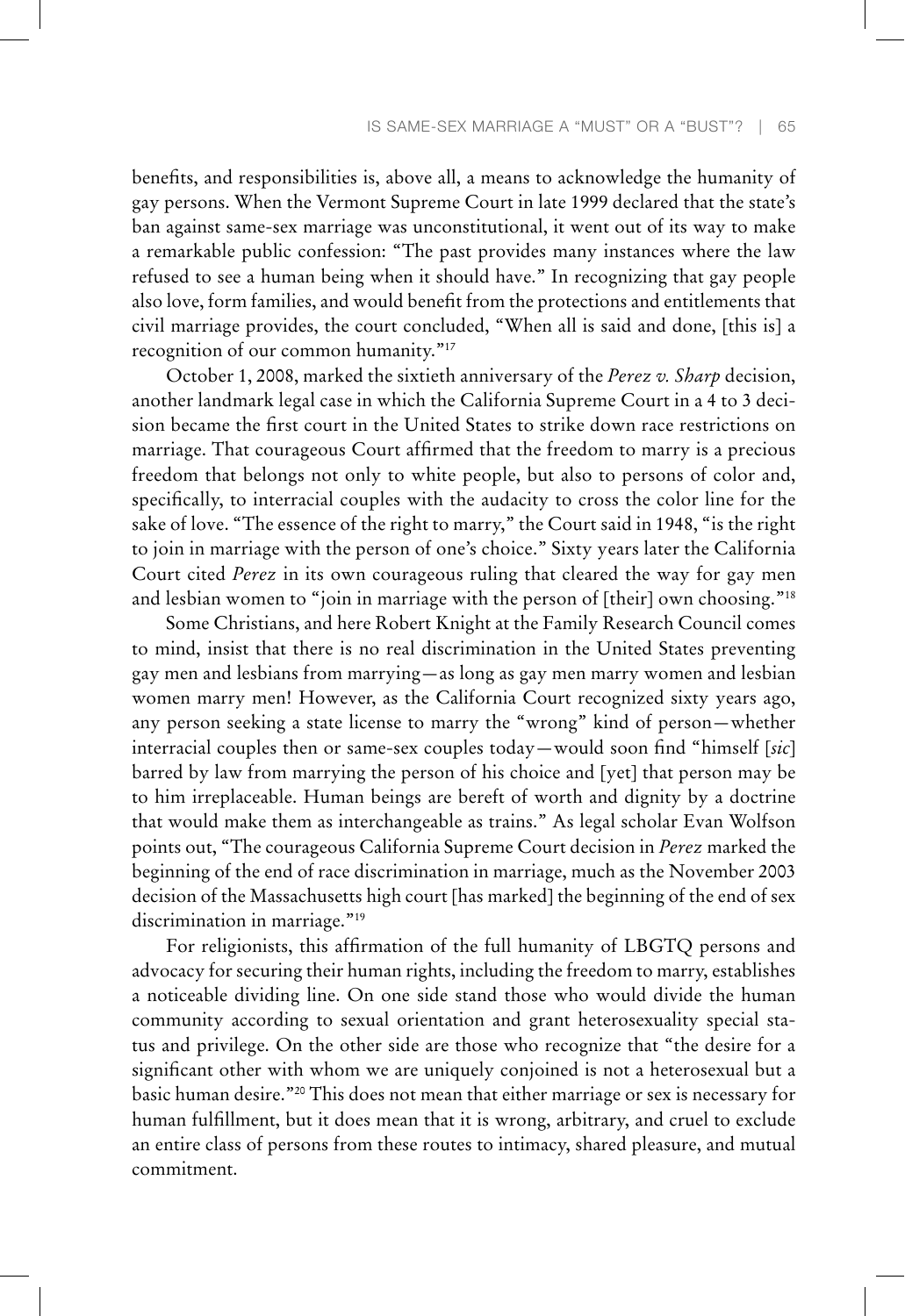## $\blacksquare$  A biblical mandate for marriage equality

I support the freedom to marry for same-sex couples because I take the Bible seriously. More to the point, I take the God of the Bible seriously, whose divine passion is for justice and an end to oppression. However, the truth of the matter is that not everything in the Good Book is good. For that reason, the Bible must be read prayerfully and with critical discernment. As William Sloan Coffin has queried, "Why can't Christians just admit that there is such a thing as biblical deadwood, not to say biblical folly?" Some of that deadwood is about women, some about slavery, and still other is about homosexuality, which the Bible says little about and what it does say is either misinformed, plain wrong, or irrelevant to contemporary discussion about intimacy and covenantal love between two coequal partners. As Coffin sums it up, "It's time we grew up." Moreover, "The problem is not how to reconcile homosexuality with scriptural passages that condemn it, but rather how to reconcile the rejection and punishment of homosexuals with the love of Christ."21

For those who decline to treat the Bible as a rulebook or "seamless garment" about sex and marriage, the challenge is to listen to the diverse, often conflicting voices within scripture and yet identify the compelling motifs and insights that still command attention and loyalty. Comedian Lynn Lavner's observation may be helpful in trying to keep matters of biblical directives in perspective: "The Bible contains six admonishments to homosexuals and 362 admonishments to heterosexuals. That doesn't mean that God doesn't love heterosexuals. It's just that they need more supervision."<sup>22</sup>

A constructive and entirely welcome move would be to reclaim the centrality of the biblical mandate for justice and compassion and keep front and center the Jesus story, including his own nontraditional stance with respect to family and his challenge to tradition insofar as tradition was invoked to legitimate divisions within the human community. However, the authority for welcoming same-sex couples into the pool of those eligible for marriage is, when all is said and done, not the Bible and not tradition, but rather the movement of God's Spirit at work doing a new thing, troubling the waters, and empowering self-respecting gay people to claim their rightful place alongside others. Others are called, then, to respond in a manner consistent with such a gracious, inclusive God.

# **Nhy marriage equality is a mixed blessing**

While it is necessary to make a compelling religious case for marriage equality,<sup>23</sup> it is also important to recognize that extending marriage to same-sex couples would be, at best, a mixed blessing. On the positive side, marriage equality would affirm gay and lesbian intimate partnerships as morally principled, loving relationships. On the negative side, it would mean reinforcing compulsory coupling, a dynamic that Protestant Christianity has encouraged by expecting all (or at least able-bodied,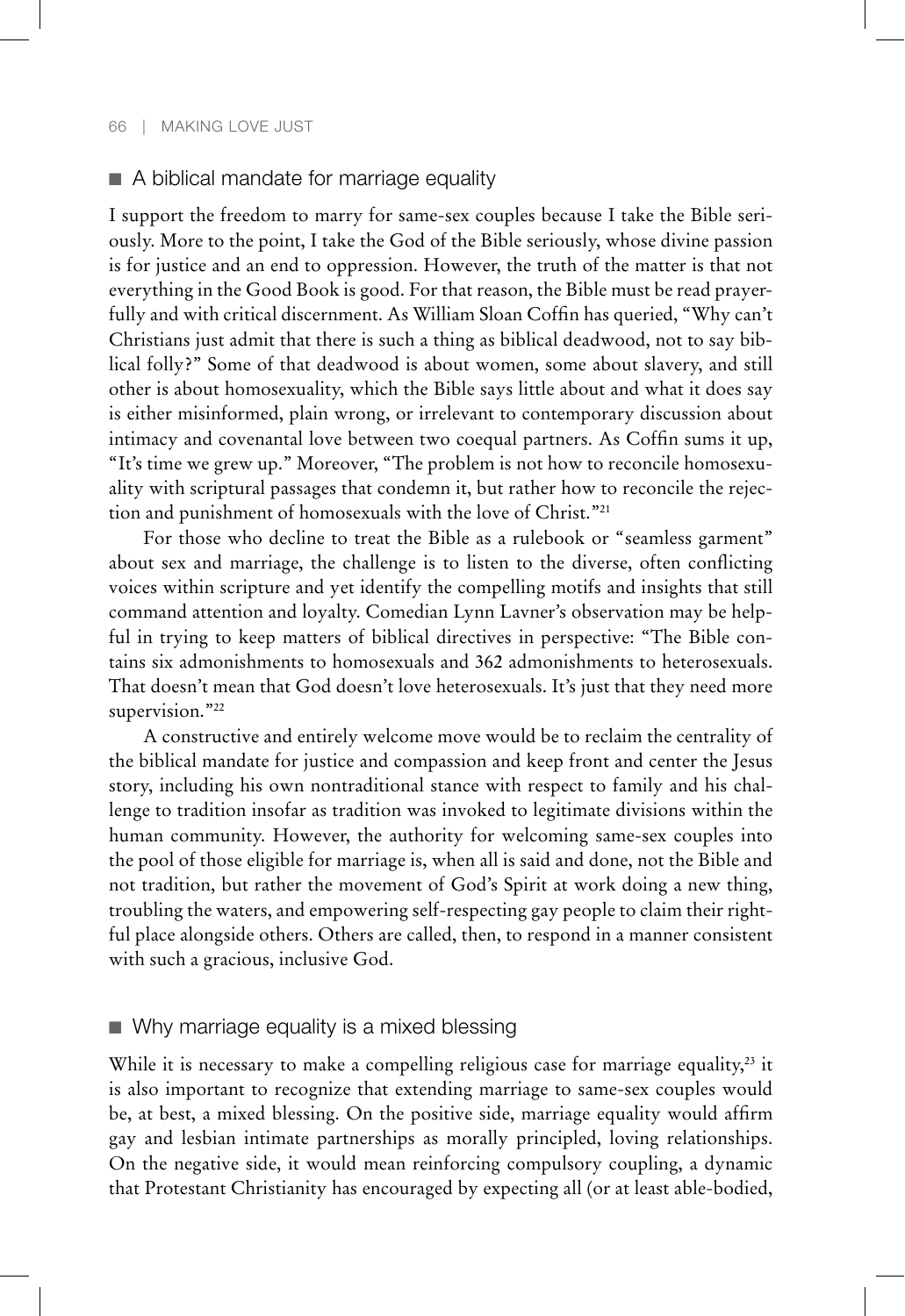nominally heterosexual) adults to marry. As ethicist Beverly W. Harrison observes, "The Reformers, none more passionately than Calvin, embraced marriage almost as a duty." In fact, marriage had to be compelled within a patriarchal religious system because "if men must marry women, whom they view as deficient in humanity, the external role of 'duty' necessarily must be invoked."24 Furthermore, by focusing exclusively on the duty of marriage, Protestant Christianity has consistently failed to celebrate other ways in which people make families and engage in meaningful intimate association.

This point cannot be overemphasized: although the exclusion of same-sex couples from marriage is an injustice that needs correction, the trouble with marriage does not lie primarily in this exclusion. The problem lies in marriage itself or, more precisely, in the institutionalizing of compulsory heterosexuality. Therefore, the larger problematic is how a religious tradition has fostered fear of sexuality, legitimated male control of women's lives, and promulgated compulsory (patriarchal) marriage in response, thereby causing great damage, first, by reinforcing gender oppression and placing women tightly under male authority and control; second, by making alternatives to sexist and heterosexist relationships seem unimaginable; and, third, by demonizing sexual nonconformists as moral deviants and "enemies of God" whose bodies and lives could then be excoriated with impunity.<sup>25</sup>

In contrast, a liberating Christianity, in promoting sexual justice as an indispensable component of a more comprehensive social justice, must advance a larger change agenda than extending the freedom to marry to gay men and lesbians or even restructuring marriage on egalitarian terms, as necessary and important as these changes most certainly are. Relational justice, if it is to take firm root in this religious tradition, requires more: a positive revaluation of sexuality, including appreciation for the goodness of gay (and nongay) sex; the dismantling of the prevailing sex/gender paradigm that privileges heterosexuality; and conscientious efforts to provide the social, economic, and cultural conditions so that all persons, whether partnered or not and whether heterosexual or not, may flourish and be honored within their communities, including their faith communities.

Feminist and LBGTQ marriage critics agree that the ethical agenda should be the promotion of relational justice *for* all families and relational justice *within* all families. In a pluralistic society, people of faith and goodwill should be concerned about more than the vitality of the (heterosexual) marital family. At the opening of the twenty-first century, we must draw a larger picture of love, commitment, and family with ample room for same-sex partnerships, one-parent households, extended families, blended families, and other relational configurations, including plural relationships. Because the strength of family as a crosscultural institution is its adaptability, we should be focusing not on family or relational form, but rather on things that truly matter: protecting the dignity and well-being of all persons; insisting on the qualities of mutual respect, nonviolence, and care in every relationship; sharing power and goods fairly; and making sure that every family, regardless of form,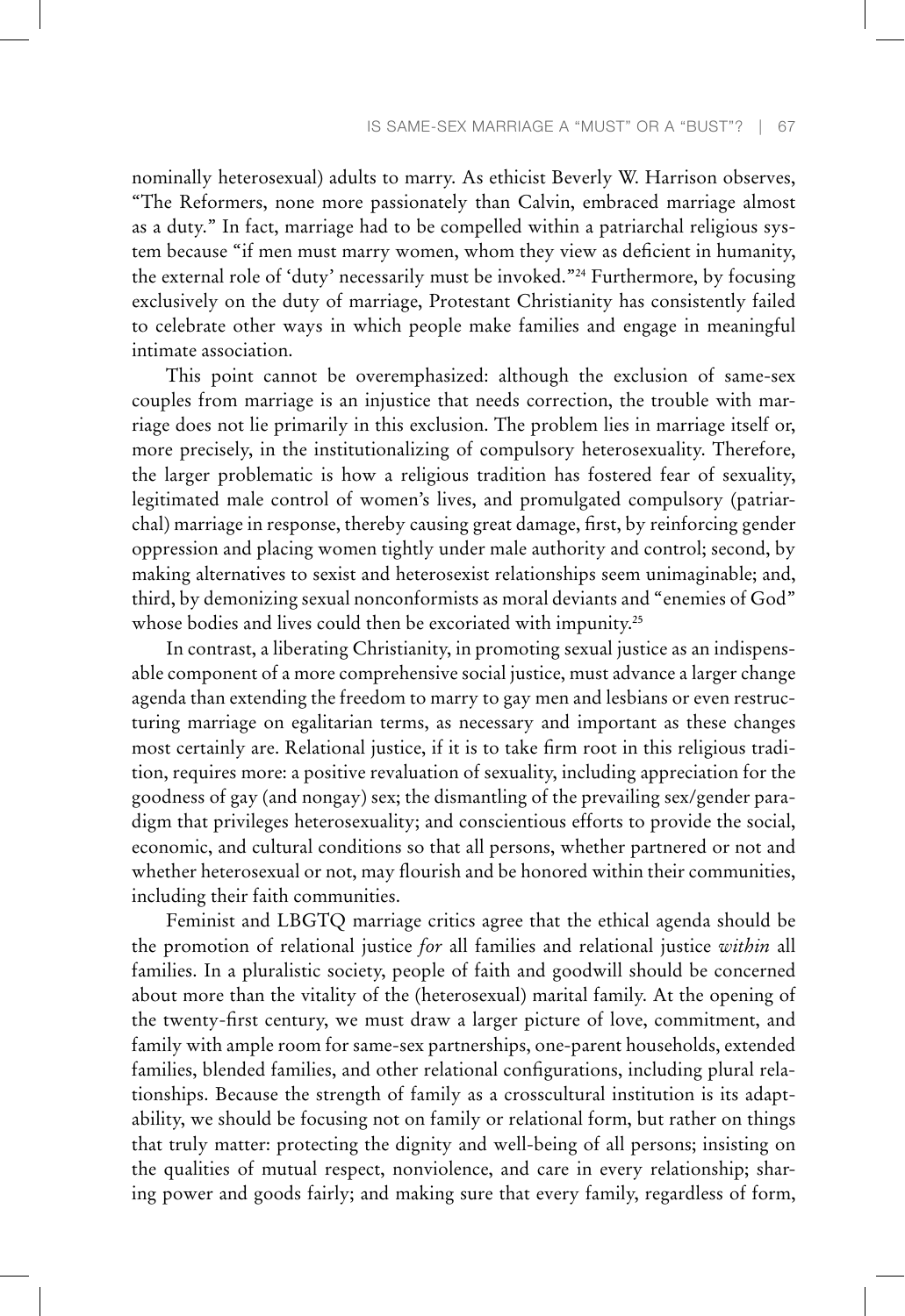receives the support and resources necessary for its members to thrive. Not marriage, but relational justice as a component of a more comprehensive social and economic justice should be our moral vision.

While it is true that winning (or beginning to win) the freedom to marry for those unjustly denied this right is a good and worthwhile pursuit, it is also true that gaining equal marriage rights is not unambiguously good. The inclusion of gay men and lesbians within the ranks of married couples may be beneficial for those who can elect this newly available option, but it may also further entrench the hegemony of state-sanctioned marriage and strengthen the "special rights" accorded to the marital family to the detriment of other relational patterns. If so, then same-sex marriage would not have a broadly transformative effect, especially if it continues to privilege the married, devalue the unmarried, and reinforce current patterns of social and economic inequities. Expanding marriage rights by itself will not accomplish what truly needs doing: to promote a more complex, more demanding, and ultimately more liberating justice agenda that aims, in Mary Hunt's words, at "relational justice for all rather than legal remedy for a few."26

Stated differently, a comprehensive justice requires more than adding queer families to the mix and stirring. Inclusion is good; transformation is better. Expanding the circle is a necessary but insufficient change strategy. More challenging is to dig deeper and transform the cultural assumptions and power dynamics that place so many at disadvantage while granting others unearned privileges. Marriage equality matters, but only within a comprehensive justice framework that confronts not only sexual and gender oppression, but also white racism, economic exploitation, and cultural elitism. Moving in the direction of greater relational justice will mean *queering* our communities, such that all persons, whether partnered or not, and all families, whether state licensed, church blessed, or not, are guaranteed the resources necessary for flourishing.

A social justice framework for thinking about marriage and the common good is urgently needed to highlight the fact that the quality of our marriages, partnerships, and other social relations rises and falls in relation to prevailing social, economic, and cultural conditions and their relative fairness. The personal is not only personal; it is at the same time political, economic, and cultural. The church, because it has an explicit mandate to pursue compassion and justice in all things personal and political, may make a significant contribution in education and advocacy for relational justice, but only if it can deal constructively with three hotly contested matters: the sex question, the assimilation question, and the question of how best to frame the cultural crisis in marriage and family.

### ■ Addressing the sex question: What makes sex holy and good?

Marriage is about many things, including economics and property, reproduction and childrearing, caregiving and community responsibilities. It is also about the regulation of sex. Sex is an occasion for great cultural anxiety, given how sexual mores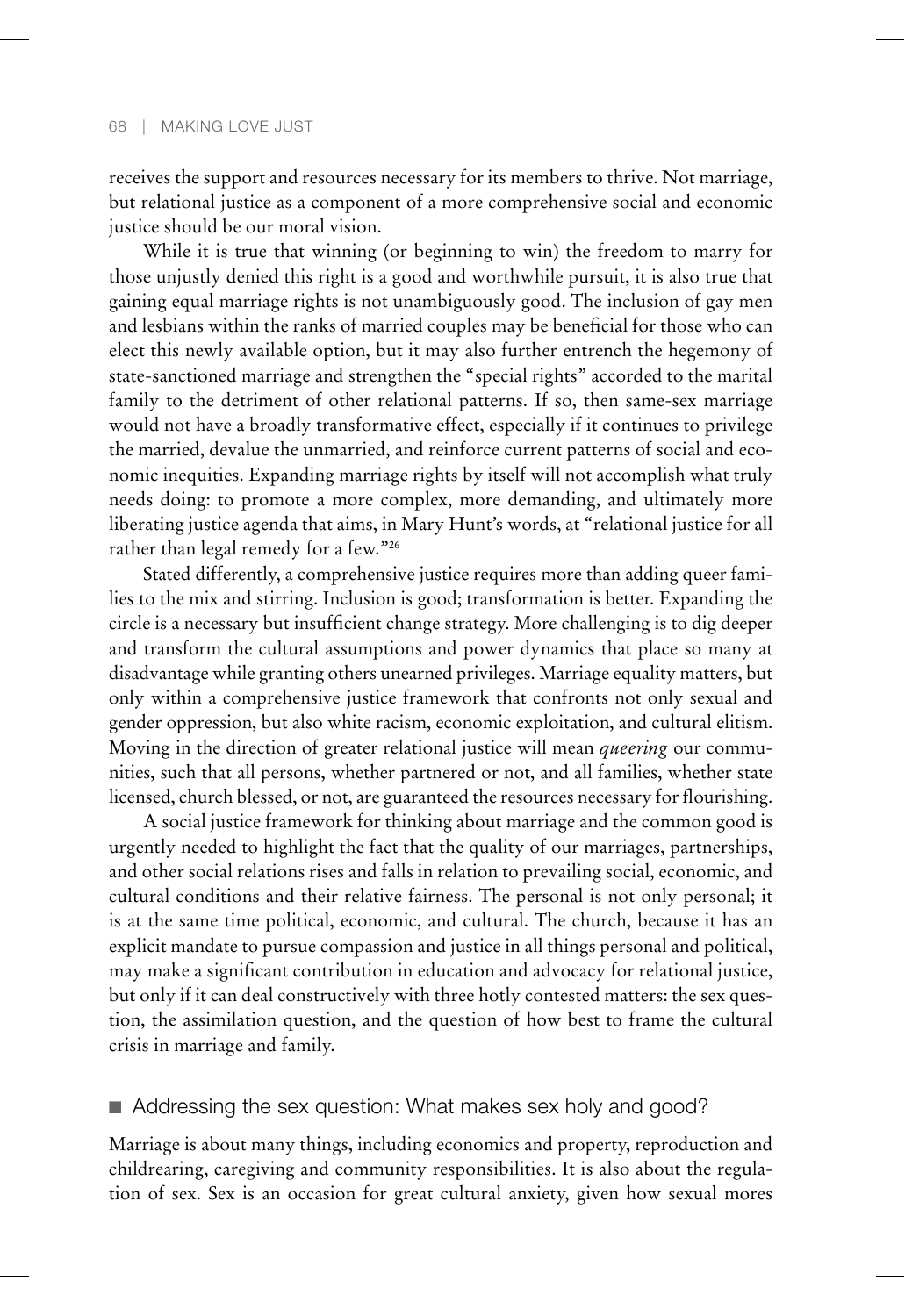have been so thoroughly influenced by Christian sex-negativity. This sex-negativity is reinforced by sexual fundamentalism, the notion that the only morally acceptable sex is heterosexual, marital, and procreative. Those abiding by this standard believe that they have a moral duty to police others and keep them under control. Respectable people are those who marry, restrain their sexuality, and "settle down," thereby establishing their credentials as responsible adults. In contrast, gay men and lesbians are, by definition, "out of control" because they reside outside the marriage zone. Queerness has become cultural code for a generalized immorality and sexual immaturity, again because gay sex is not marital and, therefore, not properly constrained.

Advocates of same-sex marriage have by and large dodged the sex question and not dealt forthrightly with the sexual ethics question, including what makes sex holy and good. Instead, they have tried to make their case for equal marriage rights by downplaying sex. Often they seek to normalize gay men and lesbians by desexualizing homosexuality. Their constant message is that gayness is a nonthreatening difference similar to left-handedness and eye color. Moreover, they insist that same-sex couples are not really interested in altering the institution of marriage, but only in joining the ranks of the "happily conjoined," thereby reinforcing rather than upsetting the status quo.

Playing down sexual difference and sanitizing gay sex are efforts to reduce the threat that gay identity and queer culture pose to dominant norms. According to this strategy, safety and access to basic rights, including the right to marry, require making queerness invisible. In the process, the prevailing norms and structures of compulsory heterosexuality go unchallenged. The moral problem becomes mystified, once again, as the "problem" of homosexuality and whether a minoritized group of outsiders can ever properly qualify to gain access to majority-insiders' privileges by becoming "like them." Defined this way, the solution to injustice is for gay men and lesbians to conform, as best they can, to heterosexist norms or at least not flaunt being too happily deviant.

Take, for example, William Eskridge, a gay legal scholar, who defends the legal right to marry for same-sex couples, but in buttressing his case relies on sex-negative and homophobic arguments. His book, subtitled *From Sexual Liberty to Civilized Commitment*, suggests that even in the midst of an HIV/AIDS pandemic, gay men have been "more sexually venturesome" than others and are, therefore, "more in need of civilizing." His argument in favor of marriage rights is that "same-sex marriage could be a particularly useful commitment device for gay and bisexual men."27 If marriage becomes the normative expectation among gay men, he argues, gay male cruising and experimentation with multiple anonymous sex partners will give way "to a more lesbian-like interest in commitment. Since 1981 and probably earlier, gays were civilizing themselves," he continues. "Part of our self-civilization has been an insistence on the right to marry."28

To argue that marriage is a necessary social control mechanism to tame men's sexuality only reinforces the sex-negativity already so much in evidence among social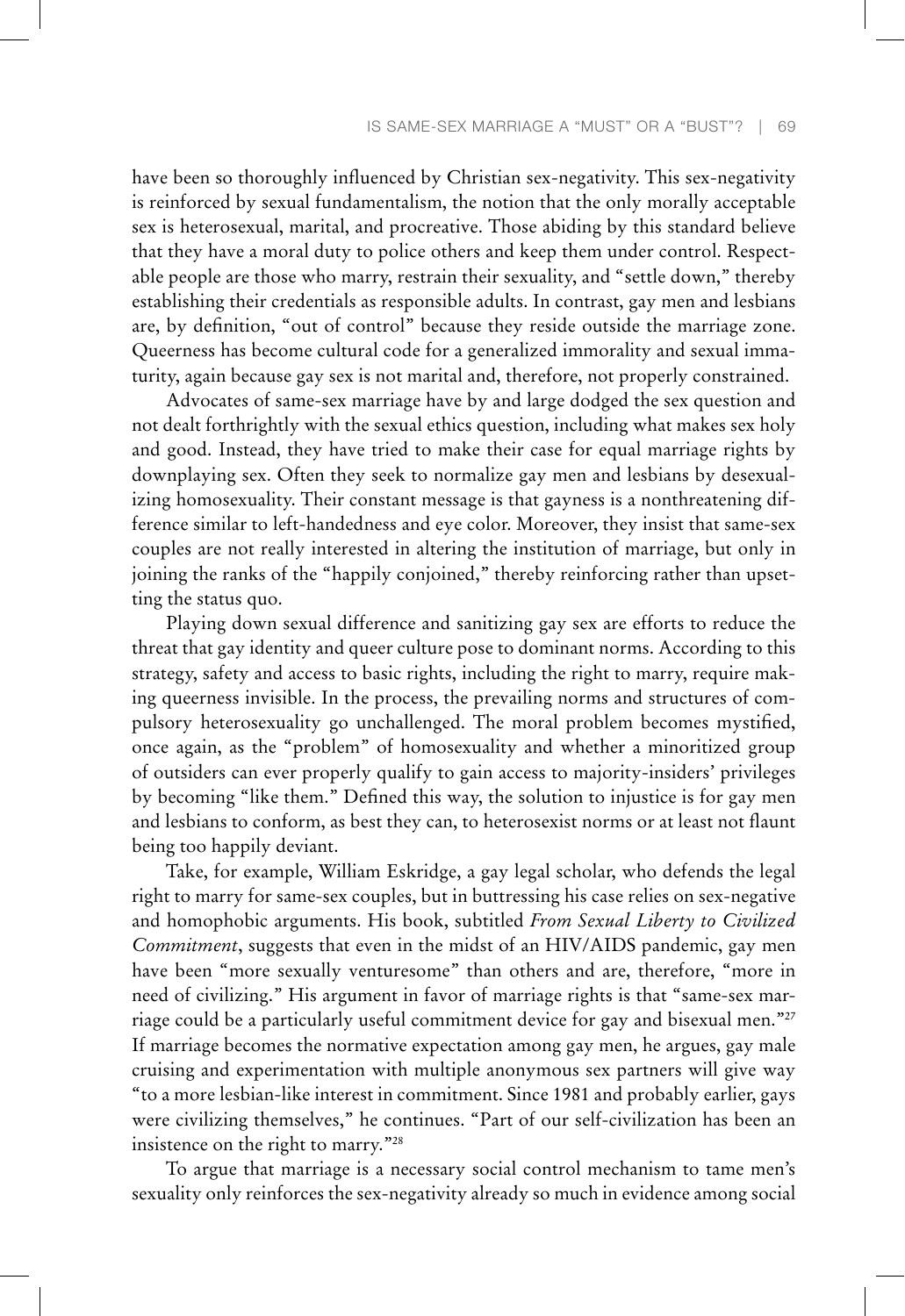conservatives. To argue, as Eskridge does, that "same-sex marriage civilizes gay men by making them more like lesbians" presumes, first of all, that women are not really interested in sex or sexual pleasure, but instead concerned only with intimacy and making relational commitments.29 Moreover, marriage's primary purpose becomes sexual control, this time of gay men. In the process, sexual fundamentalism is never critiqued, much less debunked.

If some marriage advocates have adopted a strategy of desexualizing homosexuality or safely containing homoeroticism within marriage, an alternative, riskier, but in the long term more productive change strategy is to launch an enthusiastic, nonapologetic defense of gay and lesbian sex (and, more generally, of healthy eroticism), spell out a principled critique of heterosexist norms, and reformulate a sexual ethic no longer based on heterosexual marriage as normative. On this score, a *nonreconstructed* Christian tradition will hardly be helpful. The conventional Christian approach does not offer a positive ethic of sex. Rather, it promulgates a highly restrictive moral code aimed at controlling and containing sex within strictly defined marital boundaries.

The prevailing Christian code—celibacy for singles, sex only in marriage—is no longer adequate, if it ever was, for anyone, gay and nongay alike, for at least three reasons. First, this code is fear-based, punitive, disrespectful of human personhood, and aimed at control rather than empowerment of persons. Second, the Christian marriage ethic is not sufficiently discerning of the varieties of responsible sexuality, including among singles and same-gender loving people. Third, it is not sufficiently discriminating in naming ethical violations even within marriage and has been far too silent about sexual coercion and domestic abuse. A reframing of Christian ethics is needed to realistically address the diversity of human sexualities and place the focus not on the "sin of sex," but on the use and misuse of power, the dignity of persons, and the moral quality of their interactions.

The renewal of Christian sexual ethics depends on making justice-love rather than procreative heterosexual marriage the normative expectation for intimacy and erotic exchange. This single relational standard calls for mutual respect and care, a fair sharing of power and pleasure, the maintenance of health, and, in those cases where it applies, the avoidance of unintended pregnancy. This normative shift signals further changes as well.

*First, the decentering of marriage.* While marriage may be one place in which people live responsibly as sexual persons, it is not the only place. Therefore, it is appropriate not to privilege marriage as the exclusive site for human intimacy. In fact, it would be far better to reclaim the notion of marriage as a vocation to which only some are called or actually well suited. At the same time, we should insist on egalitarian partnerships whether these are marital or not. Friendship, as many feminist and queer theorists suggest, is the most enduring basis on which to construct relationships of mutual respect, care, and abiding affection.30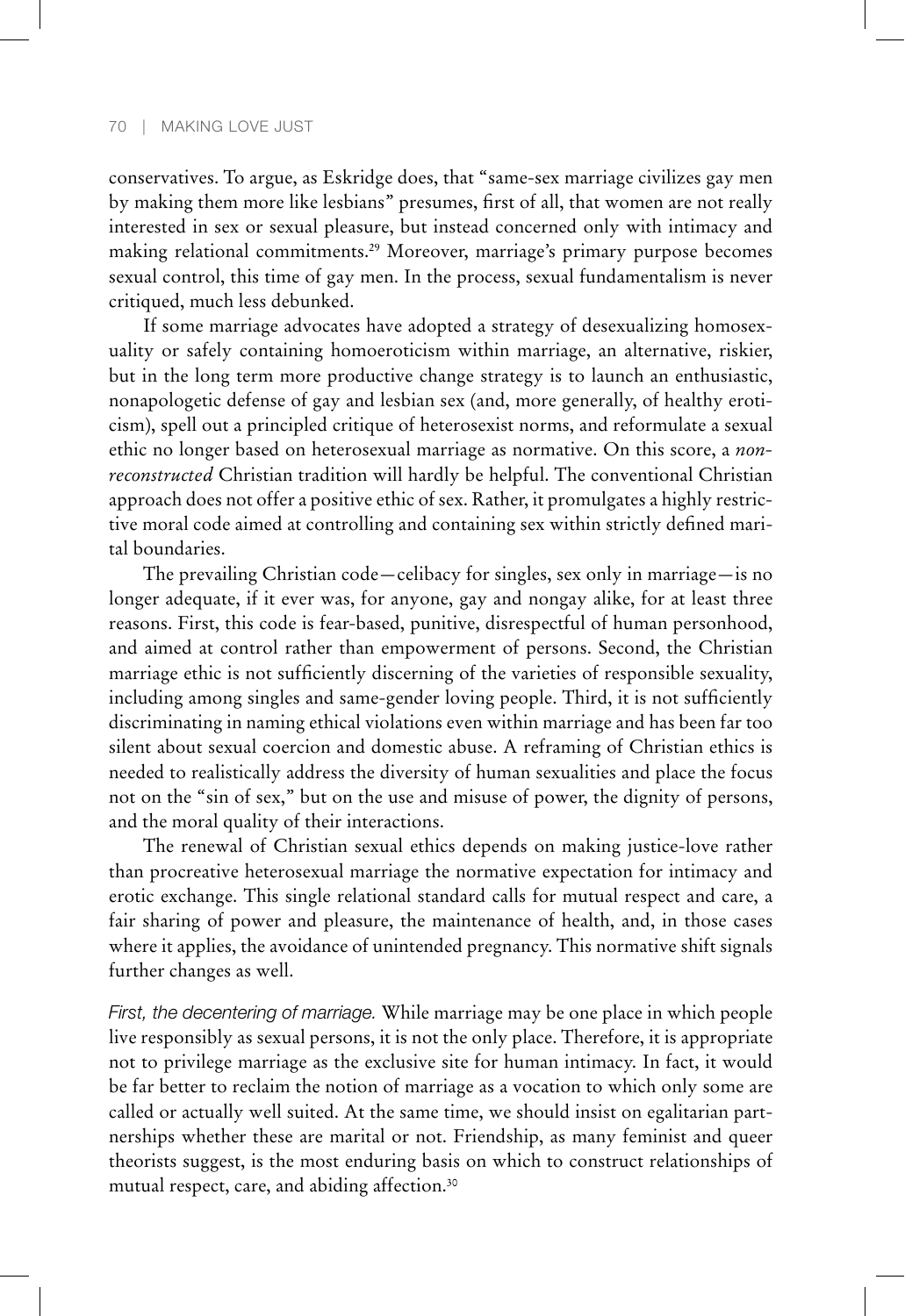*Second, the decentering of heterosexuality.* What would it mean to recognize a plurality of sexualities, including bisexuality, intersexuality, transsexuality, asexuality, homosexuality, and heterosexuality, and show respect for the amazing diversity of ways in which people live and love? What matters here is not the sex or gender expression of the partners or their marital status, but the moral quality of relationships and the ongoing commitment of the partners to live in responsible accountability to each other and the community. This framework also defends the freedom of sexually active adults not to marry, without penalty or prejudice.

*Third, mutual pleasure as a morally worthy pursuit within intimate relationships.* The guiding interest should not be to discourage sex or promote marriage, but rather to equip people with skills and insight for assessing the quality of their intimate (and other) relationships and for negotiating how their needs and the needs of others will be fairly met. A justice-centered ethical framework can, in fact, give pride of place to mutually shared pleasure, as well as responsible freedom, as moral resources and guides.

 $\blacksquare$  Asking the assimilation question: Are gays only mimicking nongays?

Some queer-identified marriage critics worry that the current push to acquire marriage rights reflects how (at least some) gay men and lesbians are seeking status and safety by mimicking heterosexuals. Of course, that may well be happening here and there, but it can be fairly argued that something far more interesting and potentially transformative is also under way.

Considerable evidence supports the claim that the majority heterosexual culture is coming increasingly to resemble gay culture with its gender flexibility, experimentation with family forms, and celebration of the pleasures of nonprocreative sex. "Contrary to popular belief, and even some gay rights rhetoric," Michael Bronski observes, "gay people have not been patterning their lives on the structures of heterosexuality; rather, the opposite has occurred. Heterosexuals who have increasingly been rejecting traditional structures of sexuality and gender have been reorganizing in ways pioneered by gay men and lesbians." This process may be thought of as *reverse assimilation*. The lesson, Bronski suggests, may be that "only when those in the dominant culture realize that *they* are better off acting like gay people will the world change and be a better, safer, and more pleasurable place for everyone."<sup>31</sup>

The Religious Right with its notorious "straight and narrow agenda" is hardly enthusiastic about queering the church or world. LBGTQ people, singles, and cohabitating heterosexual couples are all morally suspect as "displaced persons" outside the marital system, but it is precisely their marginality that grants them a measure of freedom to invent alternative ways of creating intimate partnership and family. "Banished from the privileges of marriage," Alison Solomon writes, "we have been spared its imperatives,"32 including its gender rigidity, its preoccupation with the couple in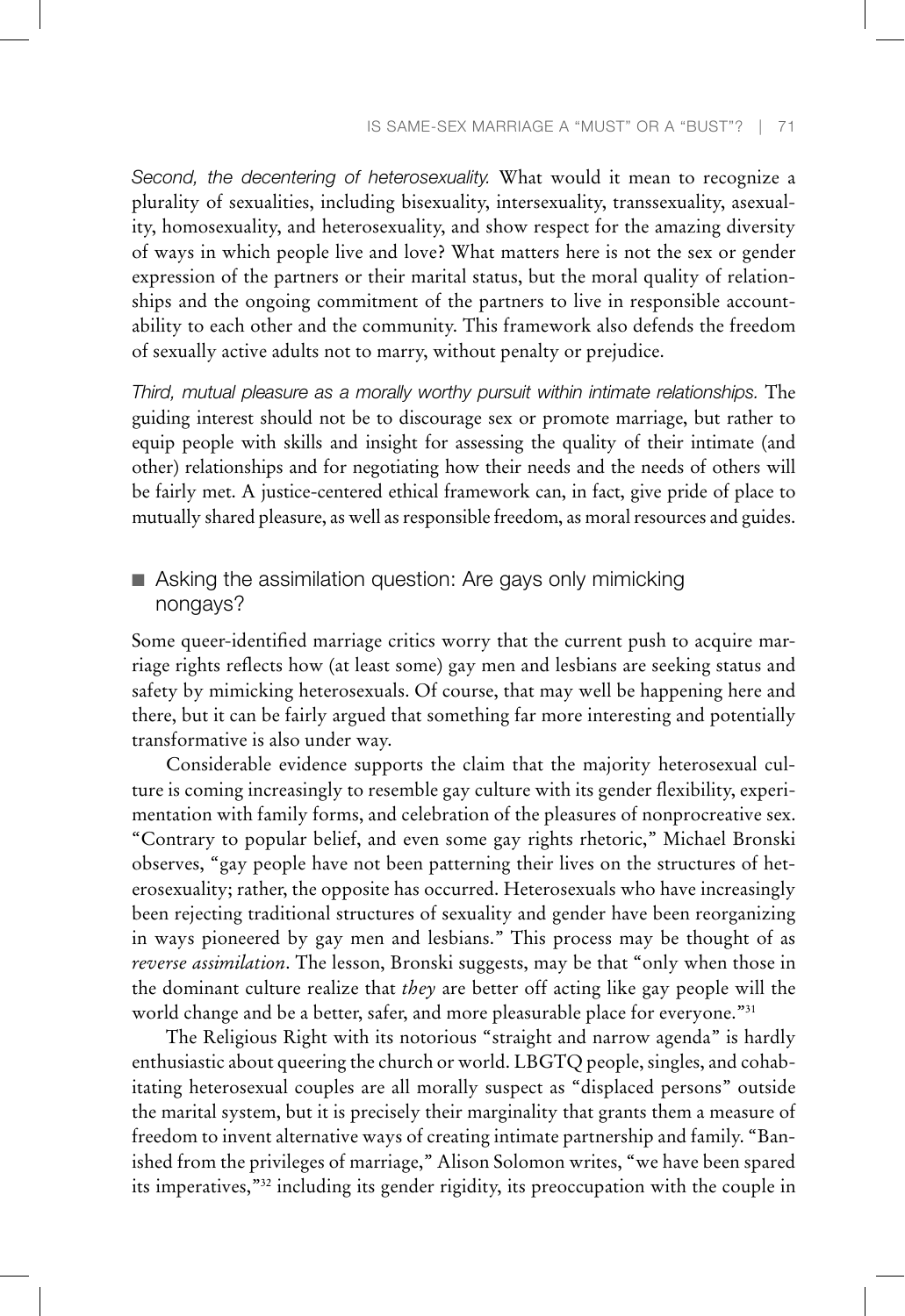isolation from the community, and procreative duty. Perhaps the more pressing question is not whether same-sex couples should marry, but whether *any* couple should seek a state license for their intimate relationship.

The Religious Right, fearful that this precious freedom *from* marriage and its mandates may catch on, has launched a "traditional family values" campaign in order to depict queerness—that is, life outside patriarchal, procreative marriage—as dangerous, difficult, tragic, and pitiable. By targeting LGBTQ people for condemnation, this campaign is aimed at keeping same-sex couples out of the marital "inner circle," but their primary target audience is the heterosexual cultural majority. Focus on the Family and other organizations certainly want to keep gay and lesbian couples from marrying, but their overriding agenda is *to keep heterosexual couples pinned into a hierarchical sex/gender system* that also naturalizes race and class inequities as divinely sanctioned. Gay bashing sends a signal, to gays and nongays alike, that any deviance from patriarchal norms will be subject to ridicule, violence, and even death. Such threats are highly effective in dissuading people from giving credence to, much less acting on, the intoxicating notions of sexual freedom, gender flexibility, and bodily self-determination.

One way to break the marriage debate "logjam" would be for heterosexual couples to begin living and acting more like their LBGTQ counterparts. Acting in solidarity to rebuild community might well require heterosexually married couples to renounce their marital privilege. After all, why shouldn't *heterosexual* couples be satisfied with having only the more limited legal options of domestic partnerships and civil unions? Why should anyone, gay or nongay, seek the state's licensing or authorization for their intimate relations? Moreover, should it not be enough for differentsex couples to receive a blessing of their relationships from their religious tradition, but not seek "special rights" above and beyond this communal affirmation?

Along these lines, I've been impressed by the change initiated by a United Church of Christ congregation in northern New England. This church has been involved for more than a dozen years in the Open and Affirming movement, advocating the full and equal participation of gay, lesbian, bisexual, and transgender persons in the life and leadership of the church. A few years ago, when reviewing their policies regarding the use of the church building for weddings and other public functions, this congregation decided to discontinue authorizing marriage ceremonies altogether. Instead, in the church they permit only covenant or union ceremonies for same-sex and different-sex couples alike. If two people wish to marry civilly and have that option, they are encouraged to enter into that legal contract at the city hall, but for the purposes of what happens at church, only a witnessing to and blessing of their covenant making is offered with no double standards according to the gender of the covenanting partners. This approach does not rule out state licensing of intimate partnerships, nor does it demarcate the word *marriage* as "state only" or "religion only," but it offers a creative strategy for gaining greater clarity about the purpose and role of church in people's lives.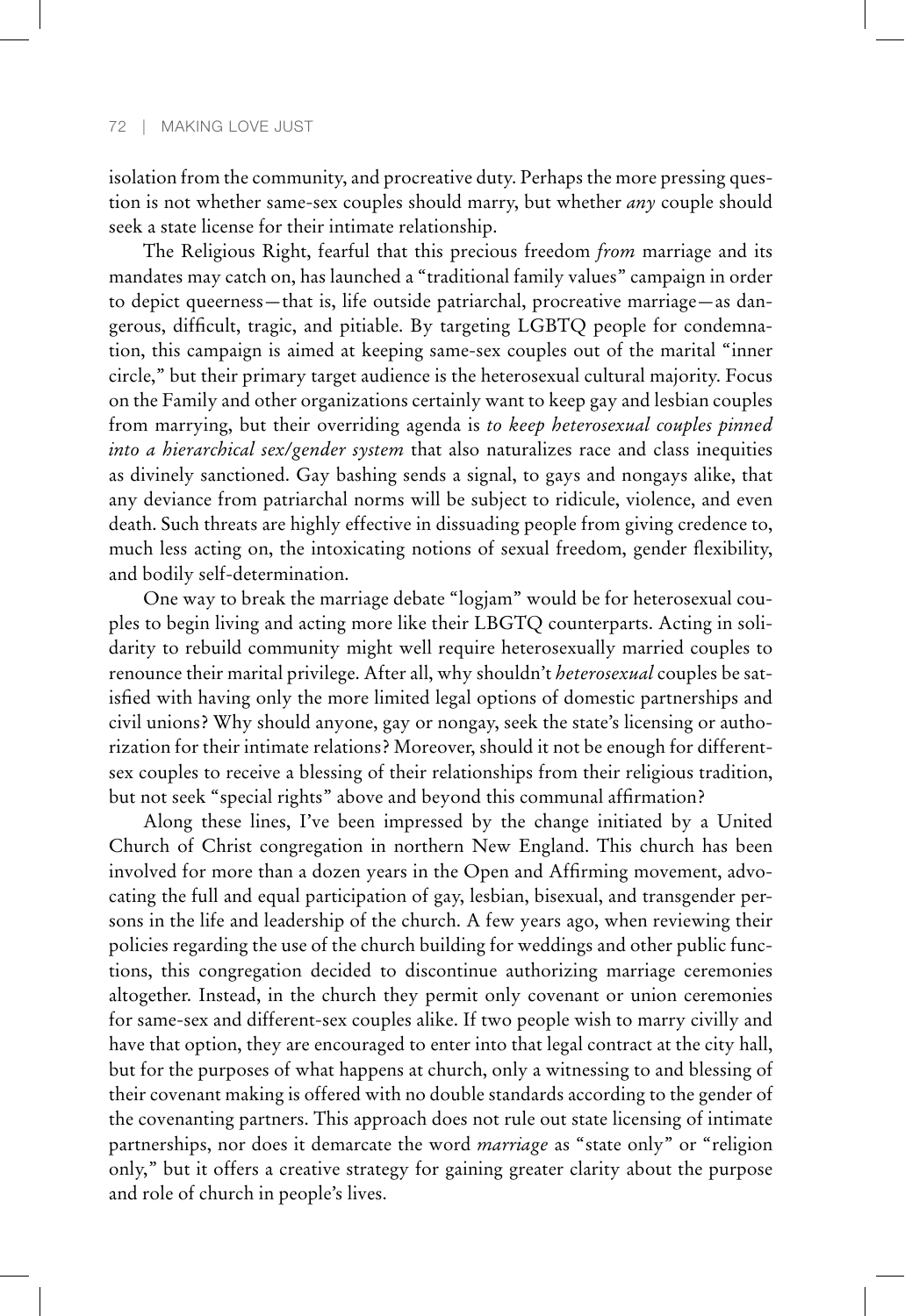$\blacksquare$  Reframing the crisis in marriage and family: late capitalism's erosion of community and the collapse of liberal democracy

The feminist and queer justice movements struggle to make explicit the connections between people's personal pain and turmoil in their daily lives and how sexism, racism, poverty, and ecological degradation undermine personal well-being and community coherence, especially for those without social power. What is undermining family life for the vast majority in the United States and elsewhere is not same-sex love or same-sex partnerships, not even marriage equality, but rather advanced capitalism's erosion of social and economic security and the destruction of communities, as well as the earth, for the purpose of maximizing wealth for a few.

Under conditions of capitalist modernity, a cultural sea change has taken place that has loosened social obligations to neighbors and strangers and eroded communal ties of affiliation and connection. In the process, people increasingly turn to private relationships, primarily marriage and family, for identity, emotional support and fulfillment, and economic survival. Here a large caveat is in order: intimate, romantic relationships, even enduring ones, are no substitute for the security of a richly textured community life. As historian Stephanie Coontz points out, "It has only been in the last century that Americans have put all their emotional eggs in the basket of coupled love. Because of this change, many of us have found joys in marriage that our great-great-grandparents never did. But we have also neglected our other relationships, placing too many burdens on a fragile institution and making social life poorer in the process." The consequence, Coontz continues, is that "as Americans lose the wider face-to-face ties that build social trust, they become more dependent on romantic relationships for intimacy and deep communication, *and*  more vulnerable to isolation if a relationship breaks down."33 The private good is simply no substitute for, nor adequate compensation for, a genuinely robust public common good.

So what is the solution? Again, Coontz is helpful: "We should raise our expectations for, and commitment to, other relationships [in addition to marriage and family], especially since so many people now live so much of their lives outside marriage. Paradoxically, we can strengthen our marriages the most," Coontz argues, "by not expecting them to be our sole refuge from the pressures of the modern work force. Instead we need to restructure both work *and* social life so that we can reach out and build ties with others, including people who are single or divorced."34 In other words, we must refuse to reinforce privatized marriage as "you and me against the world," but rather help each other connect more strongly to our communities and empower each other to participate in, and contribute to, the broader social world. This connection to community is especially important at this historical moment in which marriage is no longer the major social organization organizing most people's lives, and even those who marry often spend half or more of their adult years outside marriage itself.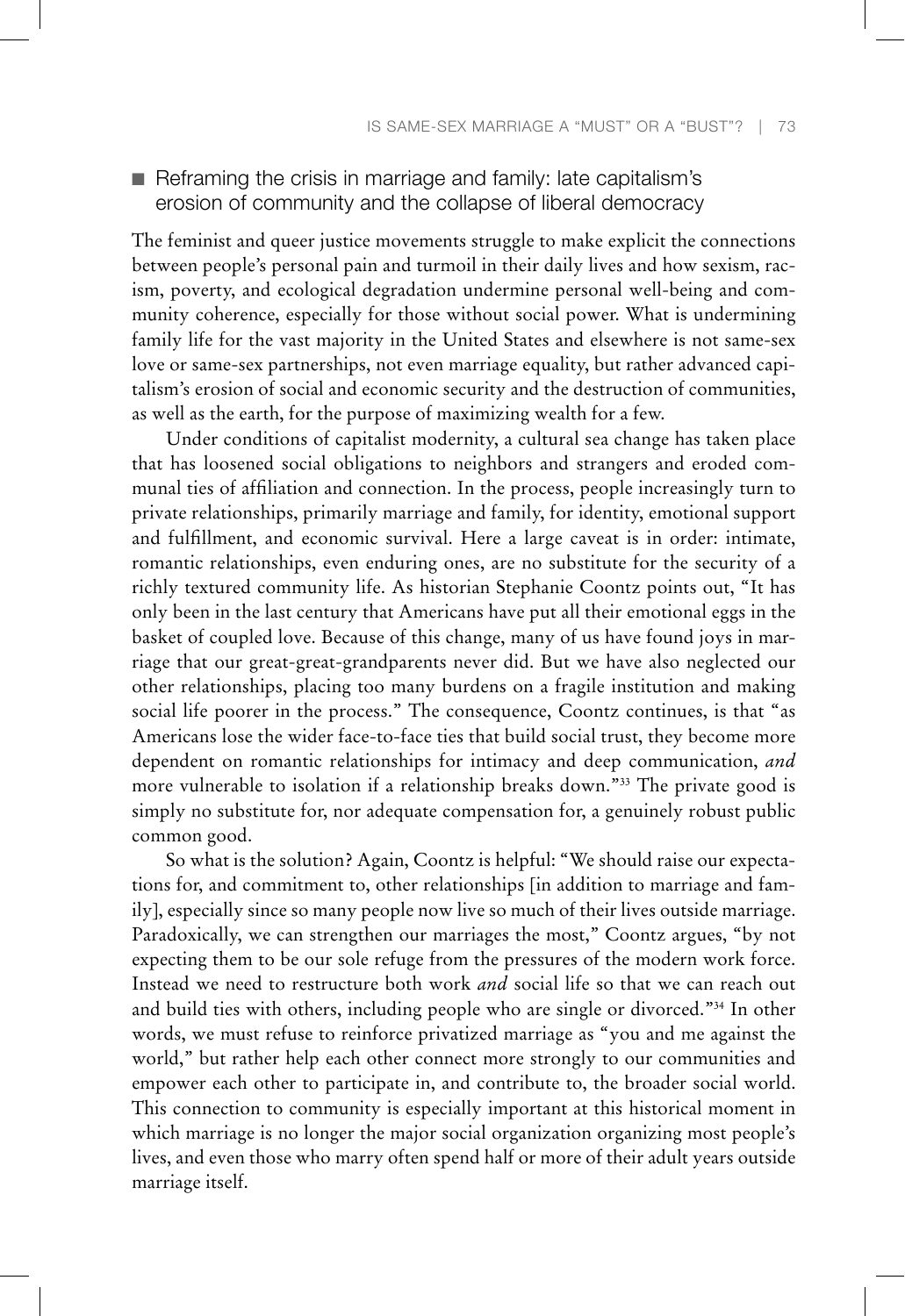#### 74 | MAKING LOVE JUST

In the midst of this cultural crisis, the challenge to people of faith is to hold on to a much larger gift than families, valuable as these may be. Our calling is to embrace and revitalize *community* and celebrate how our lives are utterly social and deeply, deeply intertwined. Our mutual dependence is a gift from God, or as theologian Carter Heyward expresses the matter, "'We are the boat. We are the sea. I sail in you. You sail in me.' This is the truth of our lives, and it is the essence of our goodness."<sup>35</sup>

In terms of both caregiving and prophetic social witness, we must also pay close attention to the stresses mounting on almost every household. During the past thirty years, beginning with the Reagan revolution and its dismantling of the liberal welfare state, corporate capitalism has demanded that taxes on the rich be drastically cut and social spending radically curtailed. With the morally callous demands for privatization and deregulation, which result in little if any public accountability or responsibility, neoliberal economic policies have undermined—destroyed is not too strong a word the common good and steadily pushed economic and social responsibility away from employers and government and onto private households. The mounting personal and communal strains have pushed millions beyond the breaking point, especially the growing numbers of economically vulnerable and racially marginalized.

Neoliberalism's ideology of radical individualism and market fundamentalism has cultivated a gross cultural lie in many hearts and minds: that whether a person or a community sinks or swims, it is entirely up to that person or community alone. Success belongs to the individual alone. If you fail, no one will come to your aid, especially if you're poor, nonwhite, and non-English speaking. (Think New Orleans and Hurricane Katrina, think Darfur, and think Cleveland, Ohio.) As one example of the erosion of social solidarity, consider how care for the most vulnerable among us—children, the frail elderly, and people living with cognitive, emotional, and physical disabilities—is no longer defined as the community's responsibility, but rather as a private family burden that has shifted steadily onto the shoulders of women, mostly unpaid women at home or privately employed, often poorly paid immigrant women of color. As sociologists Lisa Duggan and Richard Kim observe, "In this context, household stability [and household security have] become a life-and-death issue."36

At the same time, an interstructured gender, race, and class analysis helps to decipher why marriage equality evokes such fear and negativity, perhaps especially among men. In a globalizing capitalist market economy with ever-widening economic inequalities and severe disruptions of work and family life, increasing numbers of heterosexual men are experiencing a crisis in masculinity as they confront unemployment, underemployment, and the necessity of depending increasingly on their wage-earning wives and female partners to subsidize the family's income. The Christian Right encourages men to compensate for their heightened economic and social dependency by reasserting their male and heterosexual privilege. The entire "traditional family values" campaign emphasizes how "normality" for men requires their being head of—and therefore in charge of—a heterosexual marital family. Heterosexuality, and especially male heterosexuality, has come to represent not only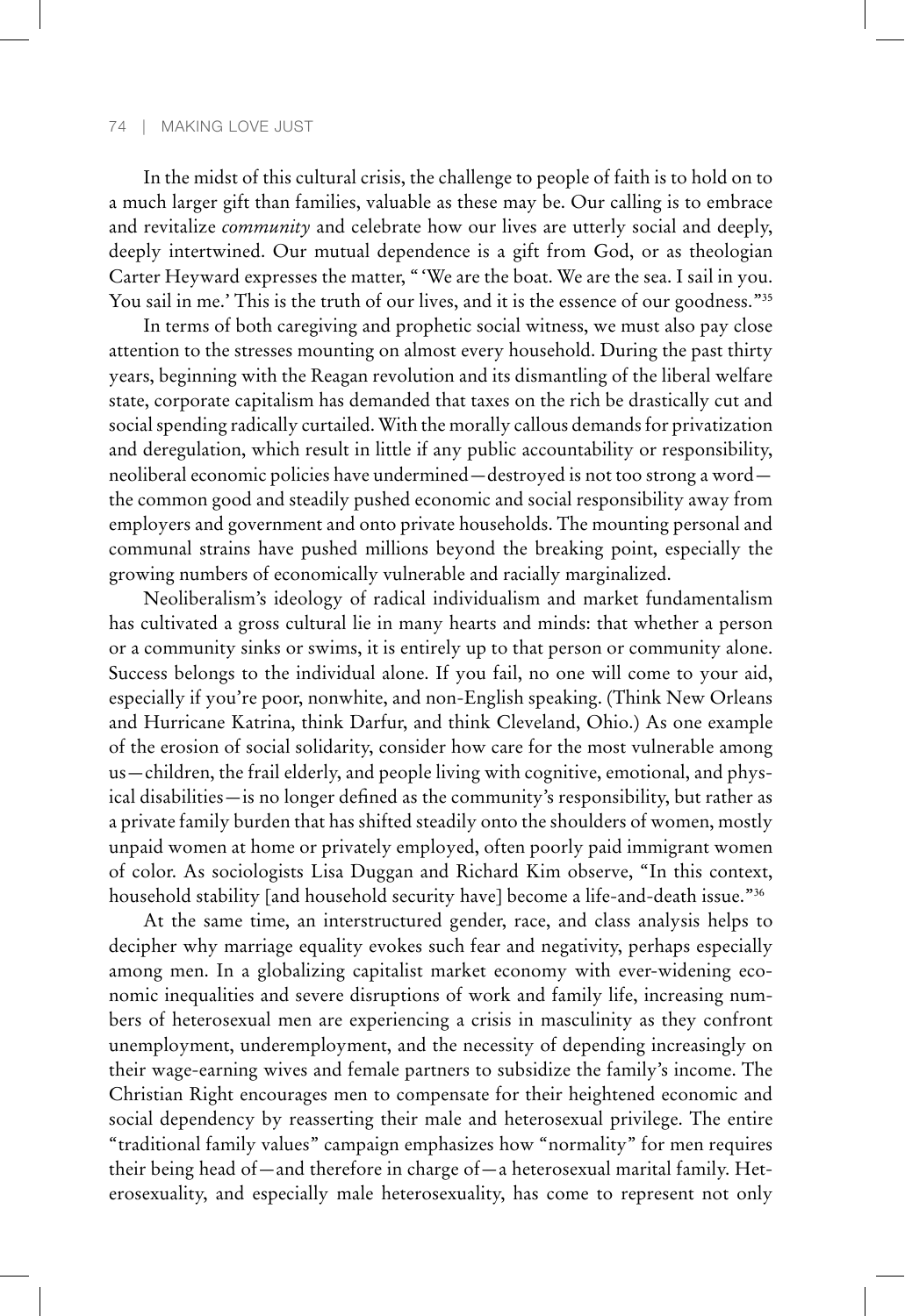compliance to conventional patterns of male-female exchange, but also loyalty to an entire cultural paradigm of work, family, and community life. For beleaguered men, their heterosexual identity has become a hard-won but mostly token badge of personal virtue, even superiority. Even though a man may not be as successful an economic provider for his family as he might wish in an eroding economy, he can still claim his manliness and hold on to his self-worth by reassuring himself, and perhaps others, that he has at least not shirked his family responsibilities by "turning queer." Without a critical religious perspective to help him connect his suffering with the multiple forms of injustice that afflict countless others, he may be easily manipulated into believing that queer people, "uppity women," and the other "usual suspects" are to blame for his woes rather than a callous economic system that exploits even white males as readily as it does others.

To stem the tide against further erosion of male power and to block additional gender changes in and beyond marriage, traditionalists seek to draw a line to prevent queers, those most publicly identifiable as sex/gender nonconformists, from gaining state sanctioning or religious blessing for their partnerships and families. While denying civil and religious marriage to gay people is their immediate objective, the Christian Right's major preoccupation is to monitor and police the *heterosexual* cultural majority, significant numbers of whom are already in noncompliance—or at risk of noncompliance—with respect to conventional sex and gender norms. What the Christian Right fears most is the dreaded prospect of mass ethical and spiritual defection as "straights turn queer." However, to my mind this cultural upheaval is not a problem to fix, but rather an opportunity to seize for cultivating emerging "wild spaces" of freedom from which to mount social resistance to sexual and other forms of injustice.

In the midst of this cultural crisis, the Right has cruelly played the race card and the sex/gender card, again and again, to scapegoat vulnerable groups and divert attention from the real source of our cultural woes, runaway capitalism and the collapse of democracy. The Christian Right, in particular, has latched onto a conservative sexual agenda to distract people from their economic woes and from understanding the economic structural crisis in late capitalism that is at the root of the deteriorating quality of their lives.37 If faith communities have hope to offer, it will only be by encouraging us to name and resist this social and economic madness. To put it bluntly, our credibility, ethically and spiritually speaking, now depends on our willingness to resist capitalist plutocracy and our conscientious efforts to dismantle Christian patriarchalism while we seek to embody a truly liberating spirituality of justice.

 $\blacksquare$  How a queer turn toward radical equality lies at the heart of social and spiritual renewal

If the twin problems with respect to Christian marriage reside, first, in positing gender difference (in actuality, gender hierarchy) as the core structure of marriage and, second, in defining the twin purposes of marriage as containment of erotic desire